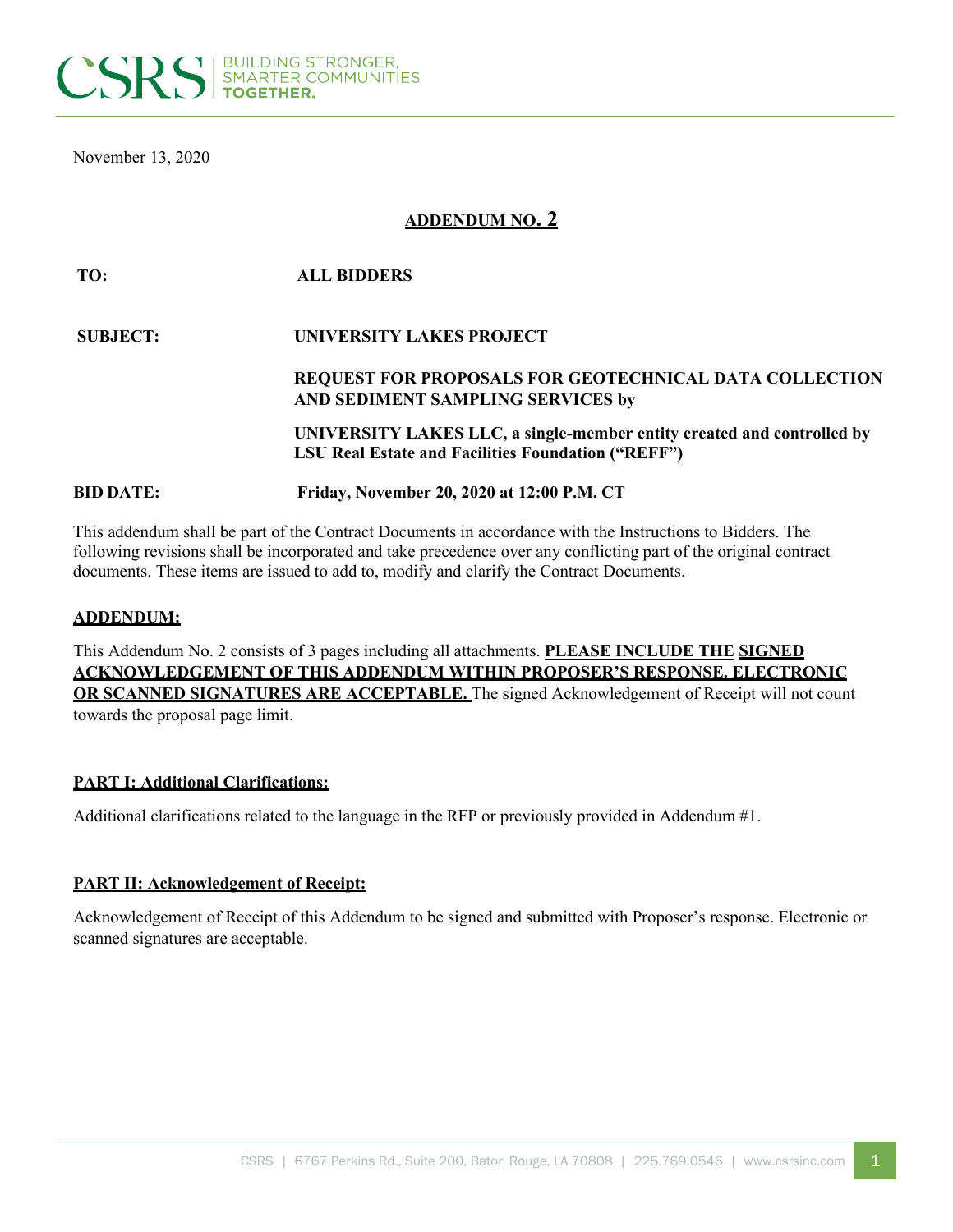# **PART I: Additional Clarifications:**

- 1. The intent of this RFP is for the selected firm(s) to submit a data collection report only, describing methodologies and findings. The analysis of said data for design and construction purposes will be performed by other contractors procured separately. However, respondents to this RFP should account for some coordination with those outside contractors in their cost estimates.
- 2. The only required form for each Proposer's cost proposal is the completed Schedule B Cost Proposal Template.

End of Section